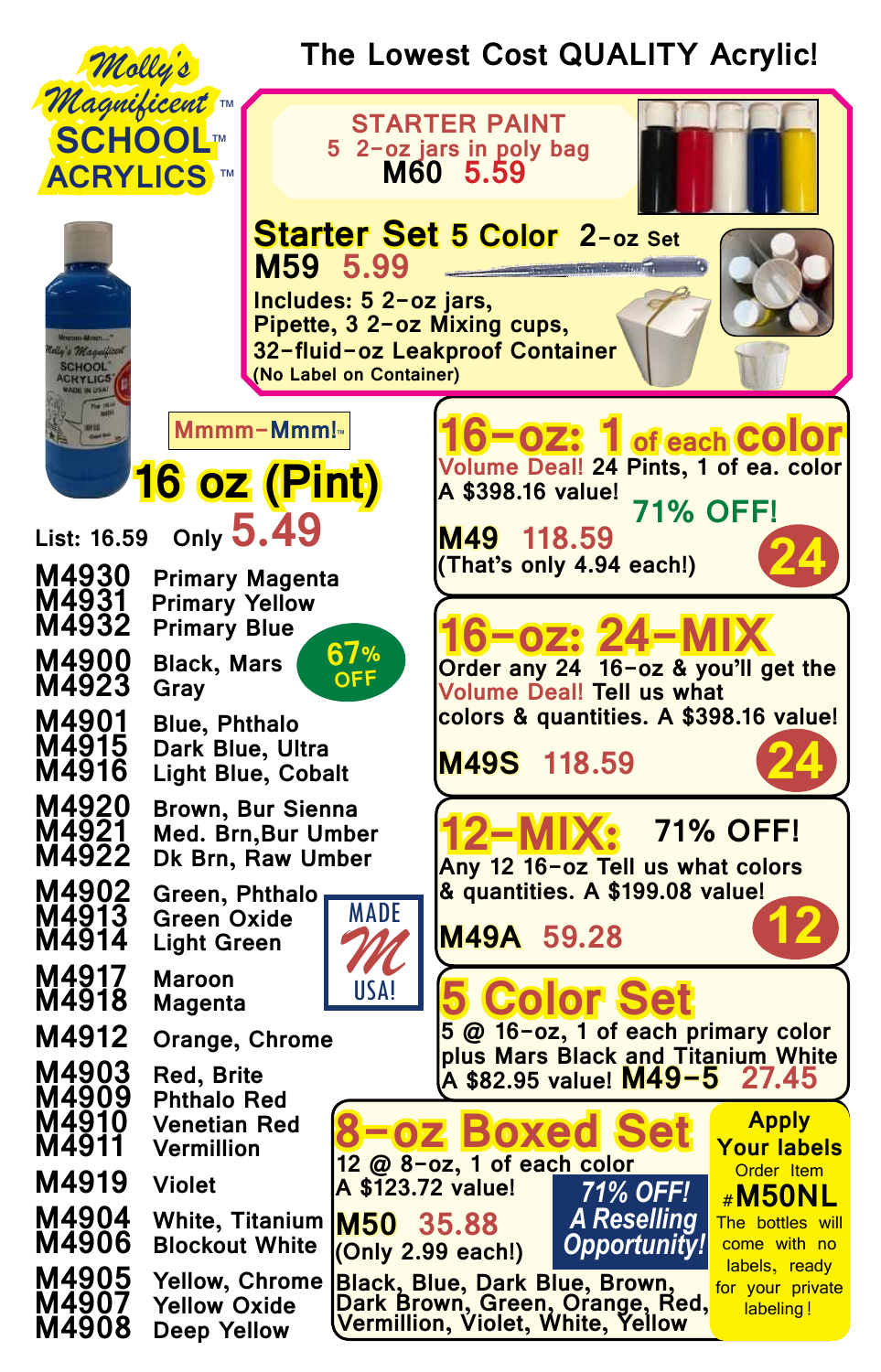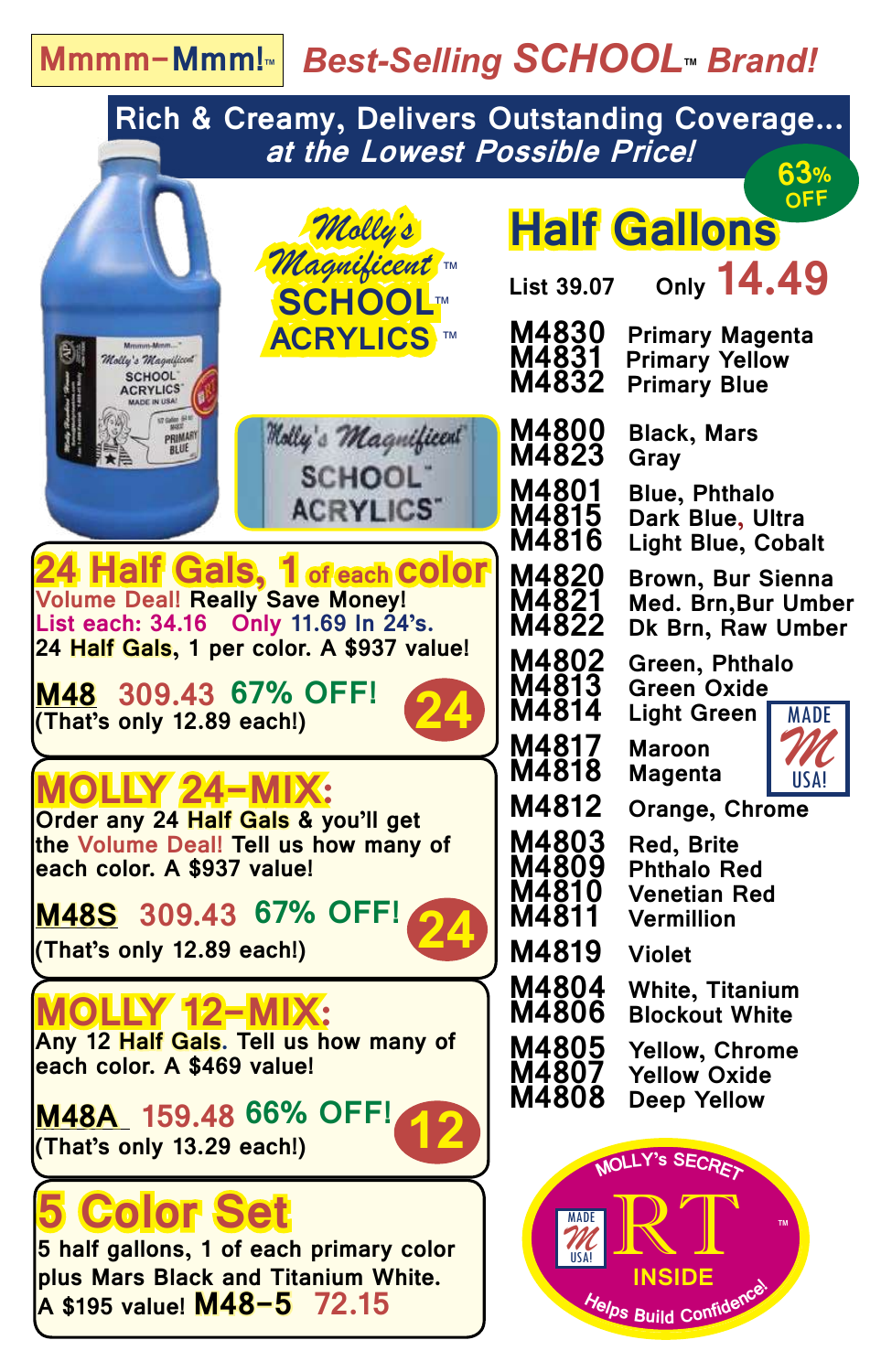#### **Fluorescent & Metallic SCHOOL™ Acrylics**



**M76SET**

**75.90**

**Set Of 6 Colors 16-oz**

**Red, Blue, White, Yellow, Violet, Green M76-6 46.74**

**Set Of 6 Colors 16-oz You pick the 6 colors! M76-6A 46.74**

**™**

**M7601 Pearl. Mars Black M7602 Pearl. Phthalo Blue M7603 Pearl. Phthalo Green M7604 Pearl. Green Oxide M7605 Pearl. Chrome Orange M7606 Pearl. Brite Red M7607 Pearl. Vermilion M7608 Pearl. Violet M7609 Pearl. Titanium White M7610 Pearl. Chrome Yellow** Watch It Pearl-ess!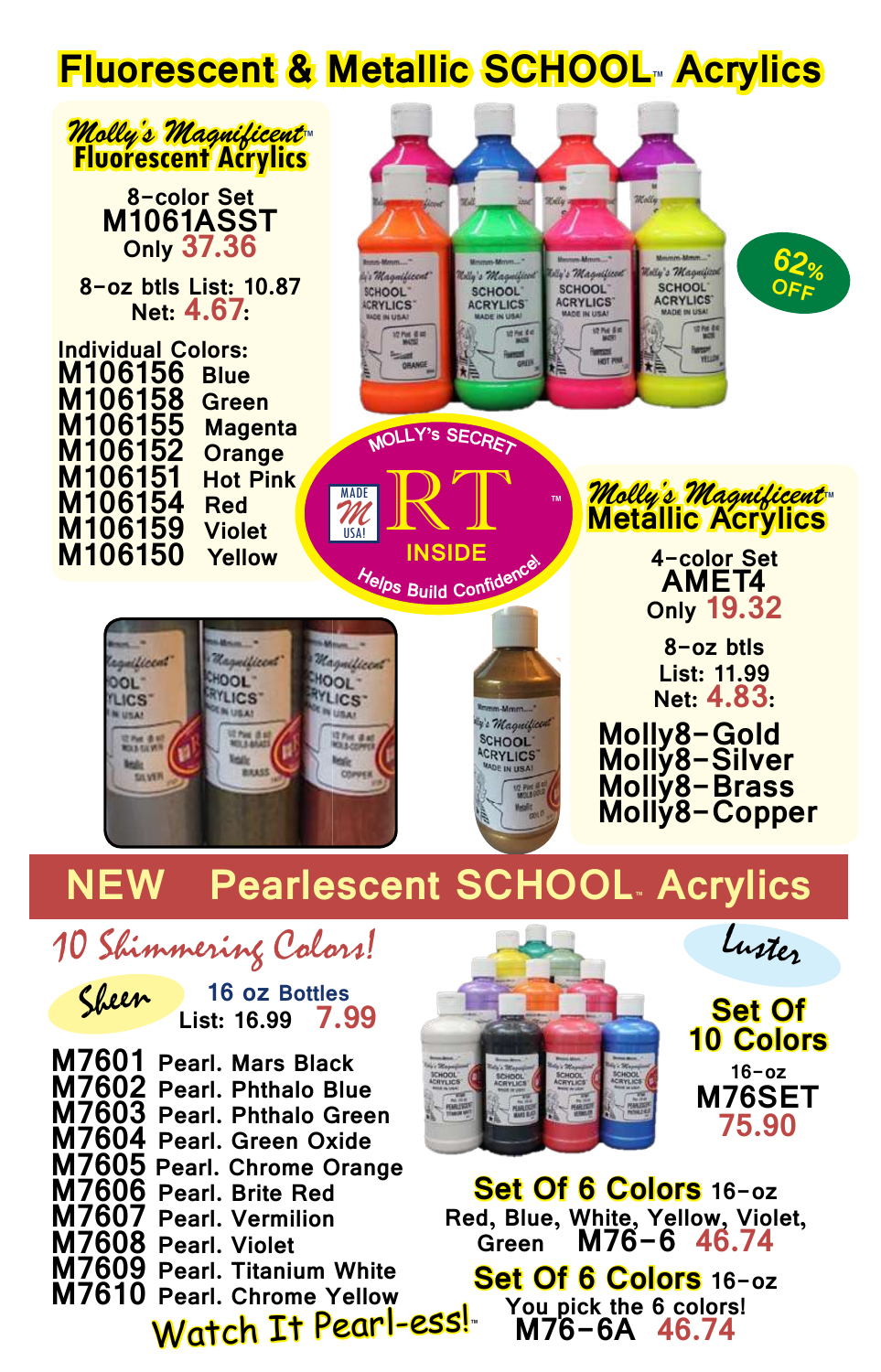## **Molly MEDIUMS**

**Mmmm-Mmm!™**

*Molly's Magnificent***™ SCHOOL™ Acrylic Gesso A great undercoating or primer. Apply before painting. Dries to a**  matte finish. White or Black.<br>M4253 Gallon WHITE 24.79 **M4253 Gallon WHITE 24.79 M4255 Gallon BLACK 24.79**<br>M4254 16-07 BLACK 5.71 **M4254 16-oz BLACK 5.71**



MADE



*Molly's Magnificent***™ Economy Acrylic Gesso**

**A great price on gesso for the beginning artist! White. M4251 Gallon 19.49**



*Molly's Magnificent***™ Acrylic Matte Medium Use as an overcoat for a** 

**matte finish. Add to paint to decrease gloss. M4272 16 oz 6.95**



*Molly's Magnificent***™ Professional Modeling Paste Mmmm-Mmm!™**

MADE

**Mmmm-Mmm!™**

*M* USA!

**TOP QUALITY! Use to create three-dimensional textured surfaces. M4274 Gallon 30.99 M4273 16-oz** 





**Mmmm-Mmm!™**

*Molly's Magnificent***™ Acrylic Gloss Medium**



**A clear coat that adds a glossier finish to dry paint. Add to paint for a glossy effect. M4271 1/2 Gal 15.19**







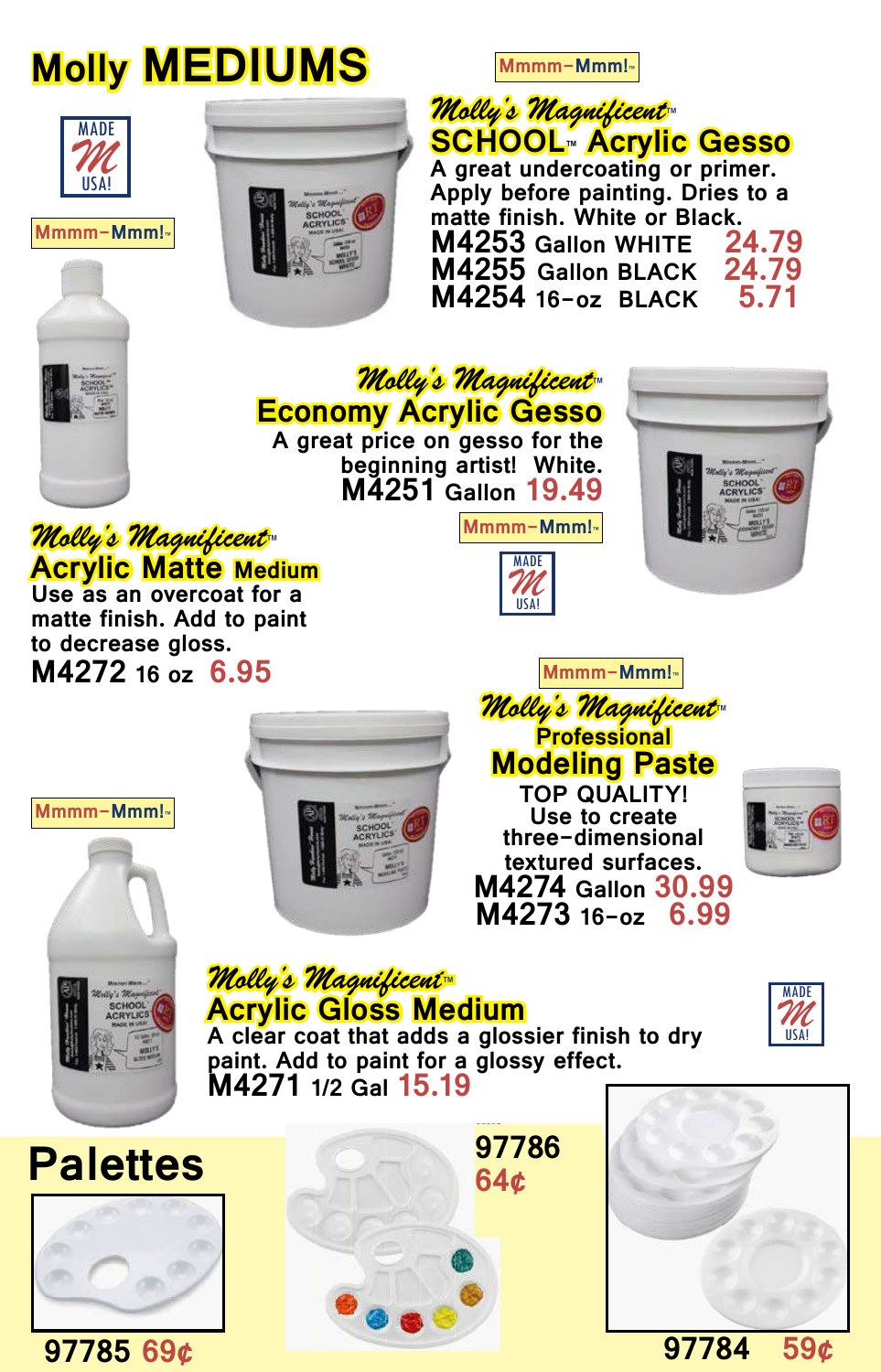

| These dry to a beaten metal<br>look with a mirror-like<br>reflective finish!<br><b>Eight Great Colors!</b><br><b>MADE</b><br>Set of 8 colors, 4 oz jars<br>M4228 <del>22.99</del><br>USA!<br>14.99<br><b>While They Last</b> |                                                                                                                                                                      | Individual Colors 4 oz Jars<br>Only 2.99 per jar! 1.99<br><b>M4220</b><br><b>RED Molten Metal</b><br>M4221<br><b>GREEN Molten Metal</b><br>M4224<br><b>BLACK Molten Metal</b><br>M4225 GOLD Molten Metal<br>M4226<br><b>COPPER Molten Metal</b><br>M4227<br><b>SILVER Molten Metal</b><br><b>WHILE THEY LAST!</b> |                                                                                                                                                |
|------------------------------------------------------------------------------------------------------------------------------------------------------------------------------------------------------------------------------|----------------------------------------------------------------------------------------------------------------------------------------------------------------------|-------------------------------------------------------------------------------------------------------------------------------------------------------------------------------------------------------------------------------------------------------------------------------------------------------------------|------------------------------------------------------------------------------------------------------------------------------------------------|
| <b>Sargent Art Acrylics</b>                                                                                                                                                                                                  |                                                                                                                                                                      |                                                                                                                                                                                                                                                                                                                   |                                                                                                                                                |
| <b>Acrylic</b><br><b>Half Gallons</b>                                                                                                                                                                                        | <b>SET</b><br>12 Half Gals, The<br>1 of each color<br>2227-12S<br>290.16<br><b>Standard Colors</b>                                                                   | <b>MIX</b><br>12 Half Gals,<br><b>Pick Qts &amp; Cols</b><br>2227-MIX<br>290.16                                                                                                                                                                                                                                   | 6-Color Set<br>3/4-Ounce jars<br>individually sealed<br>with twist on caps<br>665420 3.39                                                      |
| 통연<br><u>12 BER 37</u><br>羉                                                                                                                                                                                                  | 8-oz bottles<br>12-color Set:<br>2223-ASST<br>42.36                                                                                                                  | <b>Sargent</b><br><b>Fluorescent</b><br><b>Acrylics</b><br>8-oz btls<br>8-color Set                                                                                                                                                                                                                               | 11 S A I<br><b>Sargent</b><br><b>Metallic</b><br><b>Acrylics</b><br><b>The Media</b>                                                           |
| <b>Individual Colors:</b>                                                                                                                                                                                                    | <b>Individual Colors:</b><br>Only 3.53:                                                                                                                              | <b>2222ASST</b><br><b>Only 42.56</b>                                                                                                                                                                                                                                                                              | 8-oz btls<br>6-color Set                                                                                                                       |
| Half Gallons: 24.18<br>$2227 - 85$<br><b>Black</b><br>$2227 - 50$<br><b>Blue</b><br>$2227 - 88$<br><b>Brown</b><br>2227-66<br>Green<br>$2227 - 38$<br><b>Magent</b><br>$2227 - 14$<br>Orange                                 | 2223-85<br><b>Black</b><br>$2223 - 50$<br><b>Blue</b><br>2223-88<br><b>Brown</b><br>2223-66<br>Green<br>$2223 - 38$<br><b>Magent</b><br>$2223 - 14$<br>Orange        | <b>Individual Colors:</b><br>Only 5.32:<br>$2222 - 50$<br><b>Blue</b><br>$2222 - 77$<br><b>Chartru</b>                                                                                                                                                                                                            | <b>2523ASST</b><br><b>Only 37.56</b><br><b>Individual Colors:</b><br>Only $6.26$ :                                                             |
| 2227-87<br><b>Peach</b><br>2227-20<br>Red<br>$2227 - 61$<br><b>Turquoi</b><br>$2227 - 42$<br><b>Violet</b><br>$2227 - 96$<br>White<br>$2227 - 02$<br>Yellow                                                                  | 2223-87<br><b>Peach</b><br>2223-20<br><b>Red</b><br>$2223 - 61$<br><b>Turquo</b><br><b>Violet</b><br>2223-42<br>$2223 - 96$<br><b>White</b><br>$2223 - 02$<br>Yellow | $2222 - 66$<br>Green<br>$2222 - 14$<br>Orange<br>$2222 - 29$<br><b>Pink</b><br>$2222 - 20$<br><b>Red</b><br>$2222 - 02$<br>Yellow<br>$2222 - 11$<br>YellOrg                                                                                                                                                       | Gold<br>252381<br>252382<br><b>Silver</b><br>252395<br><b>Bronze</b><br>252310<br><b>AztecGold</b><br>252375<br>Antiq'Gold<br>252394<br>Copper |